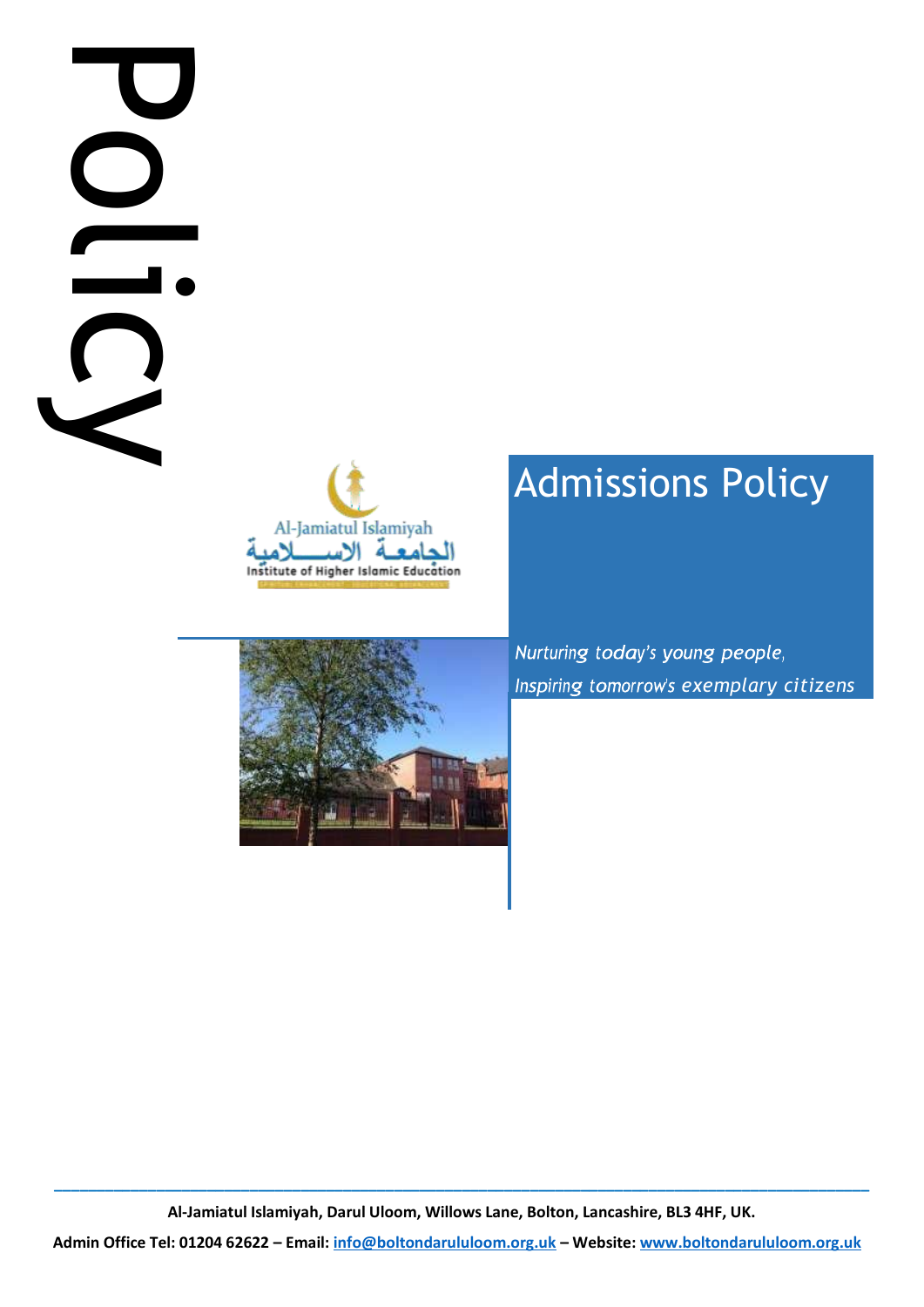## **Document Control**

| <b>Date of Last Review</b> | <b>APRIL 2022</b>                           |  |
|----------------------------|---------------------------------------------|--|
| <b>Reviewed By</b>         | <b>Trust Board &amp; Mr Anas Mayat</b>      |  |
| <b>Approved by</b>         | <b>Chair of Trustees' &amp; Trust Board</b> |  |
| <b>Review Period</b>       | 1 Year or as and when required              |  |
| <b>Version</b>             |                                             |  |
| <b>Date of Next Review</b> | <b>APRIL 2023</b>                           |  |

**\_\_\_\_\_\_\_\_\_\_\_\_\_\_\_\_\_\_\_\_\_\_\_\_\_\_\_\_\_\_\_\_\_\_\_\_\_\_\_\_\_\_\_\_\_\_\_\_\_\_\_\_\_\_\_\_\_\_\_\_\_\_\_\_\_\_\_\_\_\_\_\_\_\_\_\_\_\_\_\_\_\_\_\_\_\_\_\_\_\_\_\_\_\_\_\_\_\_\_\_\_\_\_\_\_\_\_\_\_\_\_\_\_\_\_\_\_\_\_\_\_\_\_\_\_\_\_\_\_\_\_\_\_\_\_\_\_\_\_\_\_\_\_\_\_\_\_\_\_\_\_\_\_\_\_\_\_\_\_\_\_\_\_\_\_\_\_\_\_\_\_\_\_\_\_\_\_\_\_\_\_\_\_\_\_\_\_\_\_\_\_\_\_\_\_\_\_\_\_\_\_\_\_\_\_\_\_\_\_\_\_\_\_\_\_\_\_\_\_\_\_\_\_\_\_\_\_\_\_\_\_\_\_\_\_\_\_\_\_\_\_\_\_\_\_\_\_\_\_\_\_\_\_\_\_\_\_\_\_\_\_\_\_\_\_\_\_\_\_\_\_\_\_\_\_\_\_\_\_\_\_\_\_\_\_\_\_\_\_\_\_\_\_\_\_\_\_\_\_\_\_\_\_\_\_\_\_\_\_\_\_\_\_\_\_\_\_\_\_\_\_\_\_\_\_\_\_\_\_\_\_\_\_\_\_\_\_\_\_\_\_\_\_\_\_\_\_\_\_\_**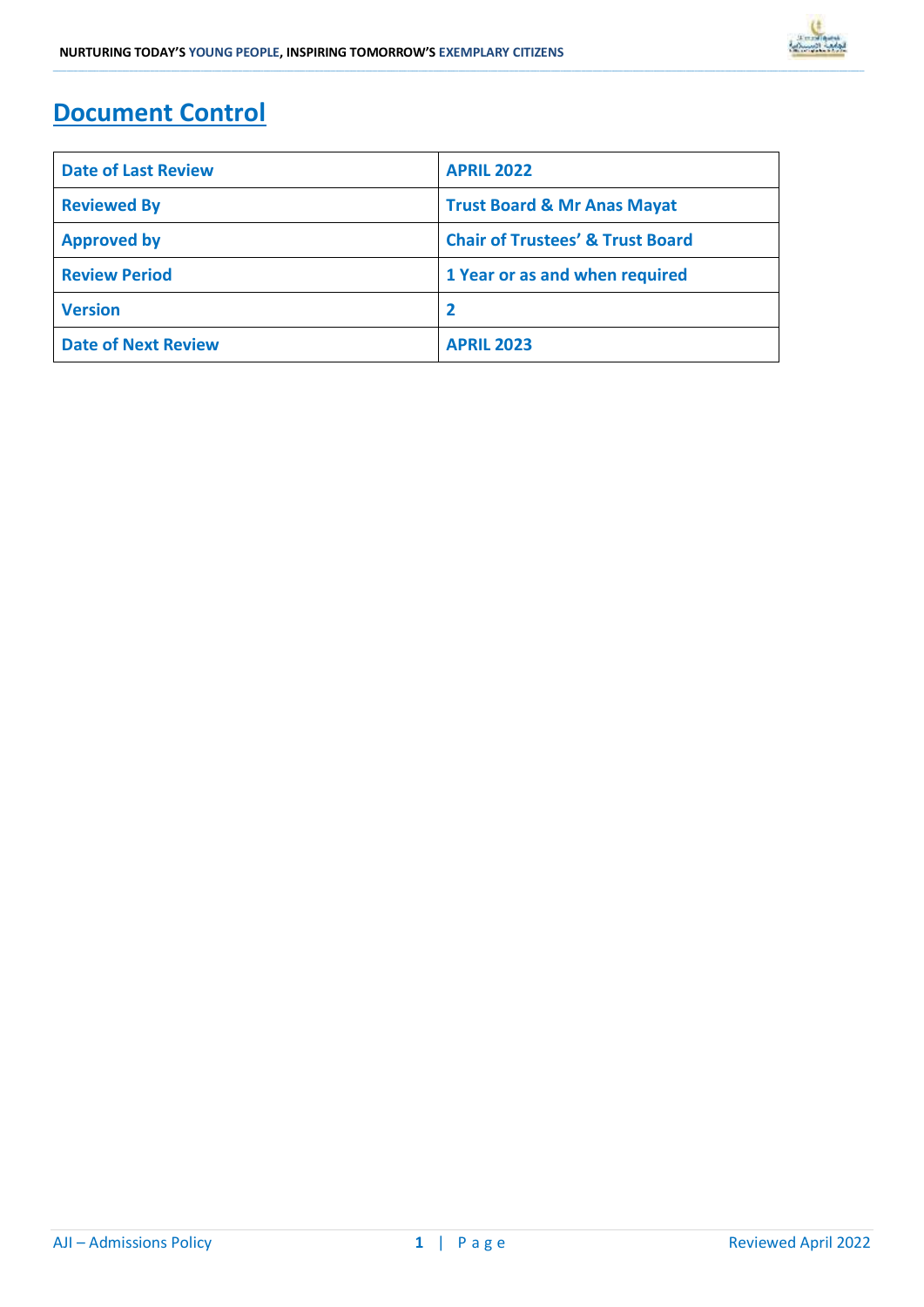# **Contents**

| <b>SECTION 1</b> | <b>INTRODUCTION</b>                                       | <b>PAGE 3</b> |
|------------------|-----------------------------------------------------------|---------------|
| <b>SECTION 2</b> | <b>APPLICATION PROCESS</b>                                | <b>PAGE 3</b> |
| <b>SECTION 3</b> | <b>WAITING LIST</b>                                       | <b>PAGE 4</b> |
| <b>SECTION 4</b> | <b>ASSESSMENT OF SUITABILITY</b>                          | <b>PAGE 4</b> |
| <b>SECTION 5</b> | <b>REMOVING A CHILD FROM THE SCHOOL</b>                   | <b>PAGE 5</b> |
| <b>SECTION 6</b> | <b>ENROLLING A CHILD PART-WAY THROUGH THE SCHOOL YEAR</b> | <b>PAGE 5</b> |
| <b>SECTION 7</b> | <b>INFORMING PARENTS</b>                                  | <b>PAGE 5</b> |
| <b>SECTION 8</b> | <b>APPEAL OF DECISION</b>                                 | <b>PAGE 6</b> |

**\_\_\_\_\_\_\_\_\_\_\_\_\_\_\_\_\_\_\_\_\_\_\_\_\_\_\_\_\_\_\_\_\_\_\_\_\_\_\_\_\_\_\_\_\_\_\_\_\_\_\_\_\_\_\_\_\_\_\_\_\_\_\_\_\_\_\_\_\_\_\_\_\_\_\_\_\_\_\_\_\_\_\_\_\_\_\_\_\_\_\_\_\_\_\_\_\_\_\_\_\_\_\_\_\_\_\_\_\_\_\_\_\_\_\_\_\_\_\_\_\_\_\_\_\_\_\_\_\_\_\_\_\_\_\_\_\_\_\_\_\_\_\_\_\_\_\_\_\_\_\_\_\_\_\_\_\_\_\_\_\_\_\_\_\_\_\_\_\_\_\_\_\_\_\_\_\_\_\_\_\_\_\_\_\_\_\_\_\_\_\_\_\_\_\_\_\_\_\_\_\_\_\_\_\_\_\_\_\_\_\_\_\_\_\_\_\_\_\_\_\_\_\_\_\_\_\_\_\_\_\_\_\_\_\_\_\_\_\_\_\_\_\_\_\_\_\_\_\_\_\_\_\_\_\_\_\_\_\_\_\_\_\_\_\_\_\_\_\_\_\_\_\_\_\_\_\_\_\_\_\_\_\_\_\_\_\_\_\_\_\_\_\_\_\_\_\_\_\_\_\_\_\_\_\_\_\_\_\_\_\_\_\_\_\_\_\_\_\_\_\_\_\_\_\_\_\_\_\_\_\_\_\_\_\_\_\_\_\_\_\_\_\_\_\_\_\_\_\_\_**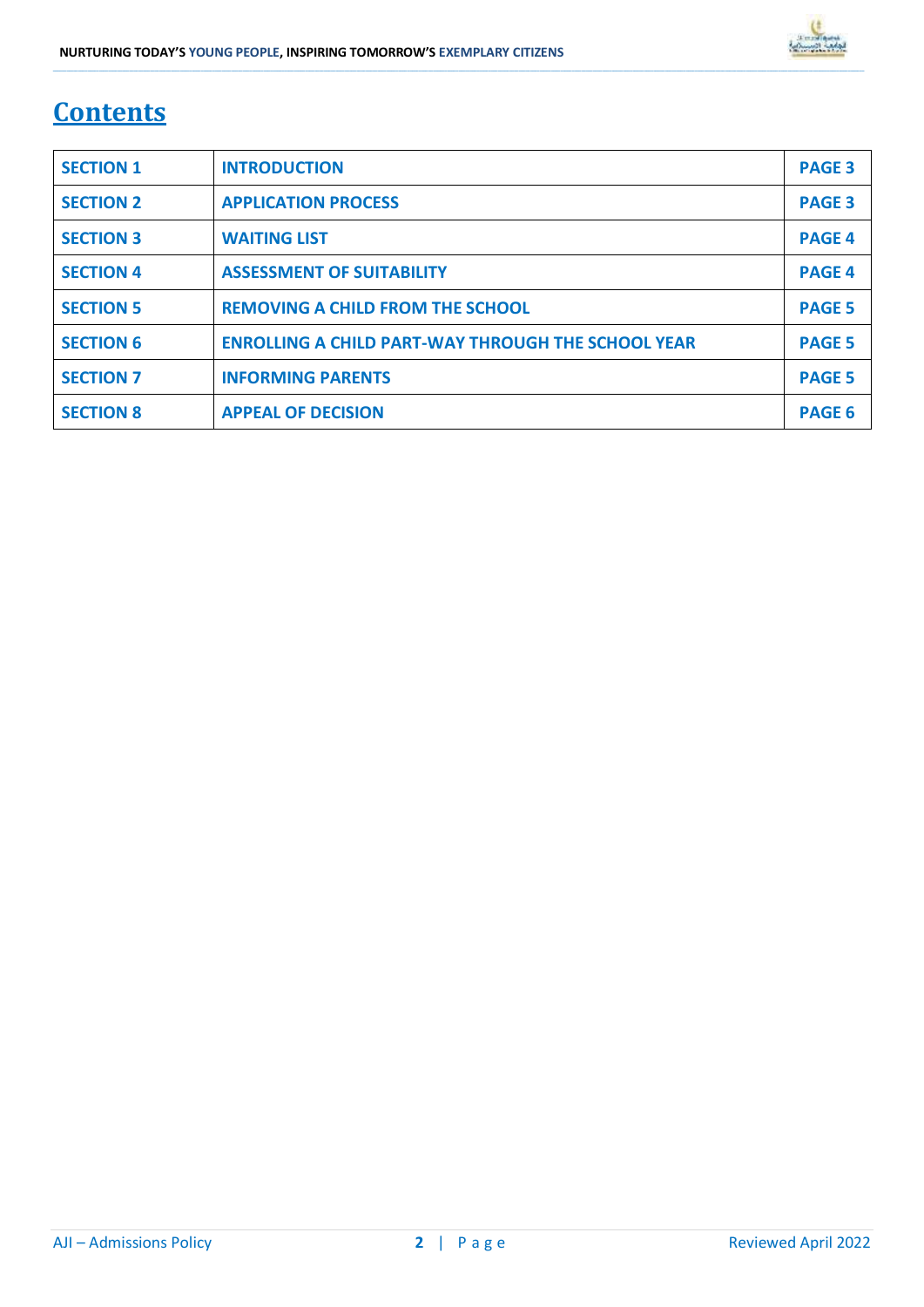

### **SECTION 1 – INTRODUCTION**

**\_\_\_\_\_\_\_\_\_\_\_\_\_\_\_\_\_\_\_\_\_\_\_\_\_\_\_\_\_\_\_\_\_\_\_\_\_\_\_\_\_\_\_\_\_\_\_\_\_\_\_\_\_\_\_\_\_\_\_\_\_\_\_\_\_\_\_\_\_\_\_\_\_\_\_\_\_\_\_\_\_\_\_\_\_\_\_\_\_\_\_\_\_\_\_\_\_\_\_\_\_\_\_\_\_\_\_\_\_\_\_\_\_\_\_\_\_\_\_\_\_\_\_\_\_\_\_\_\_\_\_\_\_\_\_\_\_\_\_\_\_\_\_\_\_\_\_\_\_\_\_\_\_\_\_\_\_\_\_\_\_\_\_\_\_\_\_\_\_\_\_\_\_\_\_\_\_\_\_\_\_\_\_\_\_\_\_\_\_\_\_\_\_\_\_\_\_\_\_\_\_\_\_\_\_\_\_\_\_\_\_\_\_\_\_\_\_\_\_\_\_\_\_\_\_\_\_\_\_\_\_\_\_\_\_\_\_\_\_\_\_\_\_\_\_\_\_\_\_\_\_\_\_\_\_\_\_\_\_\_\_\_\_\_\_\_\_\_\_\_\_\_\_\_\_\_\_\_\_\_\_\_\_\_\_\_\_\_\_\_\_\_\_\_\_\_\_\_\_\_\_\_\_\_\_\_\_\_\_\_\_\_\_\_\_\_\_\_\_\_\_\_\_\_\_\_\_\_\_\_\_\_\_\_\_\_\_\_\_\_\_\_\_\_\_\_\_\_\_\_**

At AJI, we aim to provide high quality education in a safe, secure, inspiring and harmonious Islamic atmosphere, where every pupil feels valued, cared and esteemed. We aspire and ensure we deeply care for your child/children and nurture their delicate personalities. We look to instill Islamic values, good manners, confidence and a sense of duty and purpose towards the world in our pupils. We believe this will help them excel spiritually and academically and make positive contributions to tomorrow's society.

At AJI, we believe both secular and Islamic education in the modern world has an important role to play in the development of our students; it can also influence positively the attitudes, expectations and aspirations of pupils. The effect of parents' attitudes and expectations and those of the wider community cannot be ignored. It is the school's intention to address such a role consciously and systematically. AJI exists to serve children with varied skills and ability levels. As such, the school does not operate an Admissions Policy based on ability or aptitude. All children have the right to, and in Islam have a duty to seek out, a full, broad and balanced education.

The Islamic ethos of AJI encourages all pupils, regardless of social or cultural background, ethnic origin, gender or faith, to obtain the greatest possible benefit from the education on offer at the school.

### **SECTION 2 – APPLICATION PROCESS**

The Admissions Process is managed by AJI School. Parents/Guardians should always take their questions / concerns to the school office in the first instance. The following admission process only relates to the admission of pupils who will be moving into Years 7-11 in September 2022.

- 1 The admission process described below will be used to select children for the composite classes model in cases where there are more children than spaces.
- 2 Each composite class is restricted to a maximum of 25 children per class.
- 3 The Trust will review this limit based on the staffing levels and range of needs within the classroom and may opt to increase if needs be. Every effort will be made to accommodate the children currently attending AJI School.
- 4 All applications received before the deadline of 15<sup>th</sup> February 2022 will get priority over those handed in or edited after the deadline.
- 5 For the parents who submitted applications after the 15<sup>th</sup> February 2022 deadline, we will treat their application on a first come, first served basis. The sooner the application is received, the greater the likelihood of their child(ren)'s space being confirmed.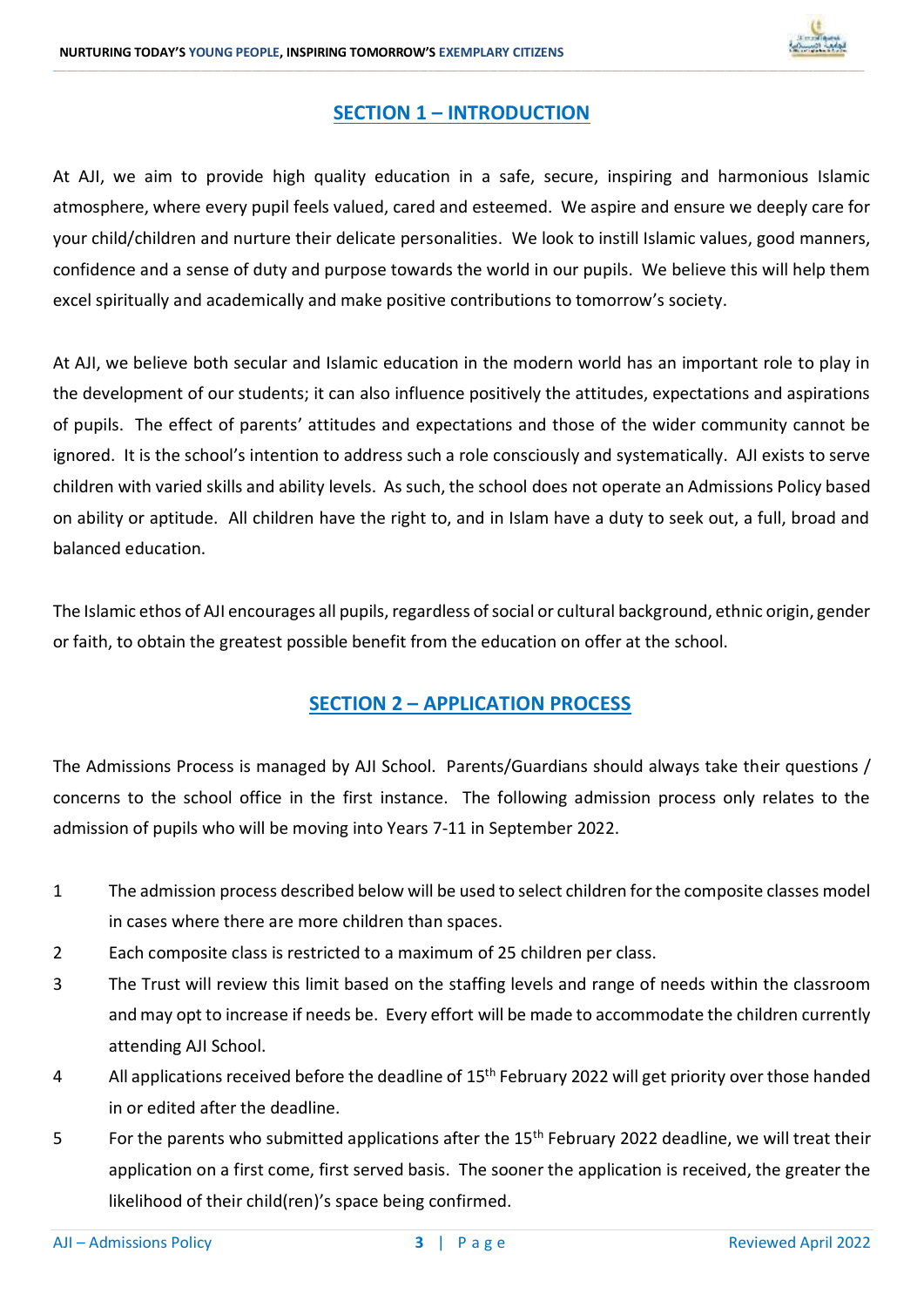

6 Children with siblings entering Year 7 in September 2022 will be given preference over the first come first serve system (mentioned in Point 5 above).

**\_\_\_\_\_\_\_\_\_\_\_\_\_\_\_\_\_\_\_\_\_\_\_\_\_\_\_\_\_\_\_\_\_\_\_\_\_\_\_\_\_\_\_\_\_\_\_\_\_\_\_\_\_\_\_\_\_\_\_\_\_\_\_\_\_\_\_\_\_\_\_\_\_\_\_\_\_\_\_\_\_\_\_\_\_\_\_\_\_\_\_\_\_\_\_\_\_\_\_\_\_\_\_\_\_\_\_\_\_\_\_\_\_\_\_\_\_\_\_\_\_\_\_\_\_\_\_\_\_\_\_\_\_\_\_\_\_\_\_\_\_\_\_\_\_\_\_\_\_\_\_\_\_\_\_\_\_\_\_\_\_\_\_\_\_\_\_\_\_\_\_\_\_\_\_\_\_\_\_\_\_\_\_\_\_\_\_\_\_\_\_\_\_\_\_\_\_\_\_\_\_\_\_\_\_\_\_\_\_\_\_\_\_\_\_\_\_\_\_\_\_\_\_\_\_\_\_\_\_\_\_\_\_\_\_\_\_\_\_\_\_\_\_\_\_\_\_\_\_\_\_\_\_\_\_\_\_\_\_\_\_\_\_\_\_\_\_\_\_\_\_\_\_\_\_\_\_\_\_\_\_\_\_\_\_\_\_\_\_\_\_\_\_\_\_\_\_\_\_\_\_\_\_\_\_\_\_\_\_\_\_\_\_\_\_\_\_\_\_\_\_\_\_\_\_\_\_\_\_\_\_\_\_\_\_\_\_\_\_\_\_\_\_\_\_\_\_\_\_\_**

- 7 Each class referred to above relates to the year group and not the composite class.
- 8 Any parents whose application has not been received by 15<sup>th</sup> February 2022 will lose any priority privilege they may have received previously.
- 9 Fees can be paid by 3 options:
- a Monthly standing order: For monthly payments the total left will be divided by 7 months and payments will have to be made as a standing order from September 2022 to March 2022.
- b Termly cash payments: For termly payments the total left will be divided by 3 and payments will be accepted in September 2022, December 2022 and March 2022.
- c Upfront full payment: The total left will be payable in September 2022. This can be paid by bank transfer (using your child's name as reference) or cash.
- 10 Persistent failures to pay each instalment may endanger your child(ren)'s place at the school.
- 11 Cash payments (termly and upfront) for termly payments should be made between the hours of 9am and 2pm to the reception office.

### **SECTION 3 – WAITING LIST**

Places on the waiting list will be decided based upon the criteria given above. The waiting list will be associated with the child's year group depending on his age. If a parent so wishes, their child can remain on the waiting list indefinitely and be eligible for a place depending on the age group at the time a position becomes available. Therefore, parents need not reapply for the same year group as their child progresses through the normal year group outside of the school.

If a child is placed on the waiting list due to over-subscription, the parent subsequently may decide to take their child out of the waiting list. Any future applications will be treated as a new admission. Whilst your child has been placed on our waiting list, we advise you still request a place at state-maintained LEA Secondary school.

### **SECTION 4 – ASSESSMENT OF SUITABILITY**

If a child is accepted as a transfer from another school, parents are required to provide written information on which school year they are transferring from. On applying to AJI School, the school will contact a child's previous school and obtain learning, physical assessment, SEN and other relevant reports. If a child is enrolled into a year group not appropriate to their age, the school will support the child and advise parents on their options for secondary education but will not be held responsible or accountable for the choices made.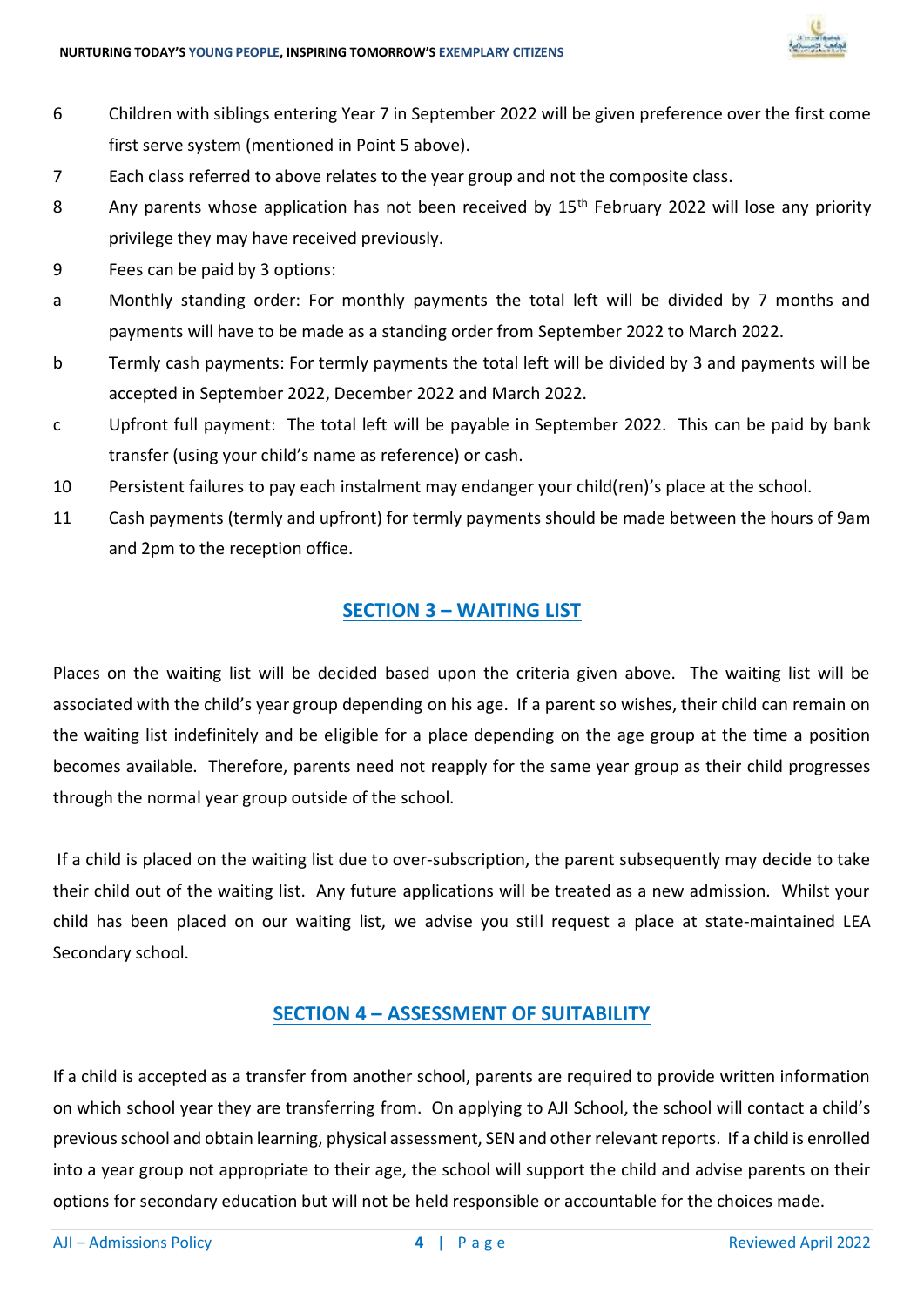

### **SECTION 5 – REMOVING A CHILD FROM THE SCHOOL**

**\_\_\_\_\_\_\_\_\_\_\_\_\_\_\_\_\_\_\_\_\_\_\_\_\_\_\_\_\_\_\_\_\_\_\_\_\_\_\_\_\_\_\_\_\_\_\_\_\_\_\_\_\_\_\_\_\_\_\_\_\_\_\_\_\_\_\_\_\_\_\_\_\_\_\_\_\_\_\_\_\_\_\_\_\_\_\_\_\_\_\_\_\_\_\_\_\_\_\_\_\_\_\_\_\_\_\_\_\_\_\_\_\_\_\_\_\_\_\_\_\_\_\_\_\_\_\_\_\_\_\_\_\_\_\_\_\_\_\_\_\_\_\_\_\_\_\_\_\_\_\_\_\_\_\_\_\_\_\_\_\_\_\_\_\_\_\_\_\_\_\_\_\_\_\_\_\_\_\_\_\_\_\_\_\_\_\_\_\_\_\_\_\_\_\_\_\_\_\_\_\_\_\_\_\_\_\_\_\_\_\_\_\_\_\_\_\_\_\_\_\_\_\_\_\_\_\_\_\_\_\_\_\_\_\_\_\_\_\_\_\_\_\_\_\_\_\_\_\_\_\_\_\_\_\_\_\_\_\_\_\_\_\_\_\_\_\_\_\_\_\_\_\_\_\_\_\_\_\_\_\_\_\_\_\_\_\_\_\_\_\_\_\_\_\_\_\_\_\_\_\_\_\_\_\_\_\_\_\_\_\_\_\_\_\_\_\_\_\_\_\_\_\_\_\_\_\_\_\_\_\_\_\_\_\_\_\_\_\_\_\_\_\_\_\_\_\_\_\_\_**

If any parent wishes to remove their child once they have enrolled and been accepted or started school, they will immediately become liable to pay fees in accordance with either of the following criteria:

- The parent will be required to pay FULL annual fees (relevant to the pupil's enrolled year group) if the space they vacate CANNOT be filled by another child.
- If the space the child vacates CAN be filled by another child, parents will be required to pay a part of the fees depending on when the child leaves school.
- If the child leaves in Term 1, parents will be liable to pay 1/3rd of the fees.
- If the child leaves in Term 2, parents will be liable to pay 2/3rd of the fees
- If the child leaves in Term 3, parents will be liable to pay the full fees.
- If, however at a later date the vacated space is filled, the school will refund for the period where payment for the child space has incurred double payments beyond 1/3 of annual fees. These procedures have been put in place to protect your school from financial difficulties and have been approved by the schools governing body. If parents have concerns regarding these clauses, they should arrange an appointment to speak with the Chair of Trustees. Once the school has provided two written requests for payments or fines, the school have the right to take legal proceedings to recover costs or to pass this onto a debt collection agency.

### **SECTION 6 – ENROLLING A CHILD PART-WAY THROUGH THE SCHOOL YEAR**

We understand in some cases parents may not be able to start their child(ren) from the beginning of the school year. On these occasions, once a completed application has been received, an assessment will be made of the child(ren)'s suitability if a class place exists. Whilst the school will try to accommodate each student where possible, unfortunately enrolment does not guarantee a place. Parents have the option of placing their child(ren) on the class admissions waiting list. Once a child has been offered a place in the school, school fees will be charged on a pro-rata monthly basis (over 7 months) from the 1st of that month and must be paid in full by end of March, or on enrolment if after March.

### **SECTION 7 – INFORMING PARENTS**

It is the school's intention that parents will be informed in writing of a successful (or not) admission by 30th April 2022. If you withdraw your children from the school for the next academic year after the 30th June 2022, then you will become liable to pay the full fees as described in section 6.